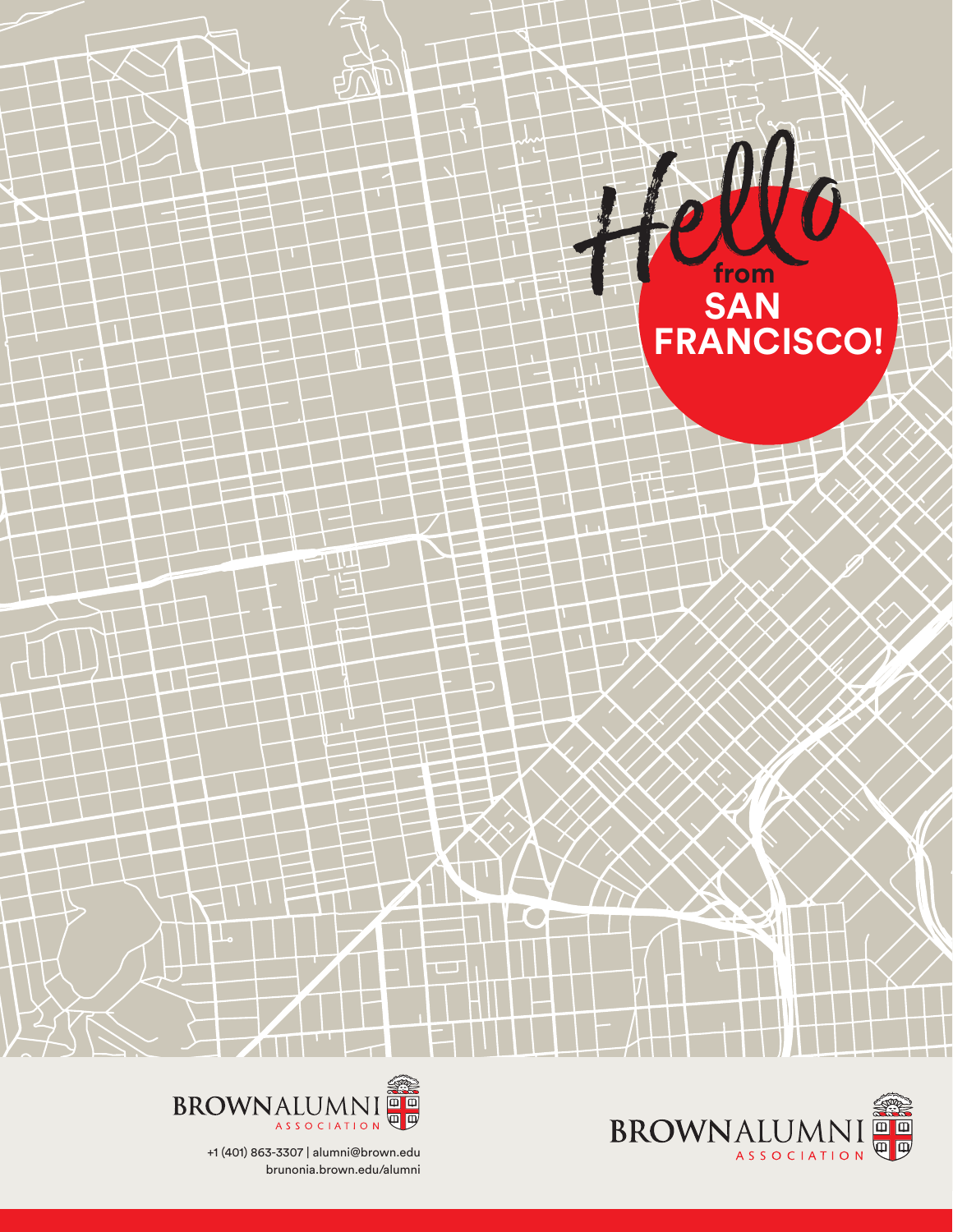

#### HOUSING

These neighborhoods are young alumni favorites.

| <b>Mission</b>    | "Diverse, lots of good food, lots<br>of bars/clubs, good character<br>(though rapidly gentrifying)."<br>Daniel B. '17 |  |  |
|-------------------|-----------------------------------------------------------------------------------------------------------------------|--|--|
|                   | "Mission: Dolores Park.<br>A lot of nightlife. Easy access<br>to BART."<br>Chris C. '13                               |  |  |
| <b>Marina</b>     | "Full of great bars and<br>restaurants for new grads."<br>Stephanie V. '13                                            |  |  |
|                   | "A lot of bars and restaurants<br>on Chestnut Street. Has a<br>fratty vibe."                                          |  |  |
|                   | Chris C. '13                                                                                                          |  |  |
| <b>Polk Gulch</b> | "Close to downtown. Nightlife<br>and restaurants. Polk Street<br>feels a bit like Thayer."                            |  |  |
|                   | Chris C. '13                                                                                                          |  |  |
| It's a tie!       | "Duboce Triangle, Noe<br>Valley, Bernal Hill,<br>Downtown Oakland"<br>Vihang M. '12                                   |  |  |
|                   |                                                                                                                       |  |  |
|                   | "Lower Haight and Hayes<br>Valley (both still central but<br>a little more laid back)."                               |  |  |
|                   | Matt N. '13                                                                                                           |  |  |

# **Welcome to San Francisco!**

The Brown Club of San Francisco has crowdsourced recommendations from recent Brown grads in the area for favorite places to eat, play and explore around town. Get the most out of this vibrant city by sampling some of these tried-and-true destinations and experiences. Enjoy!

Your fellow Brown alumni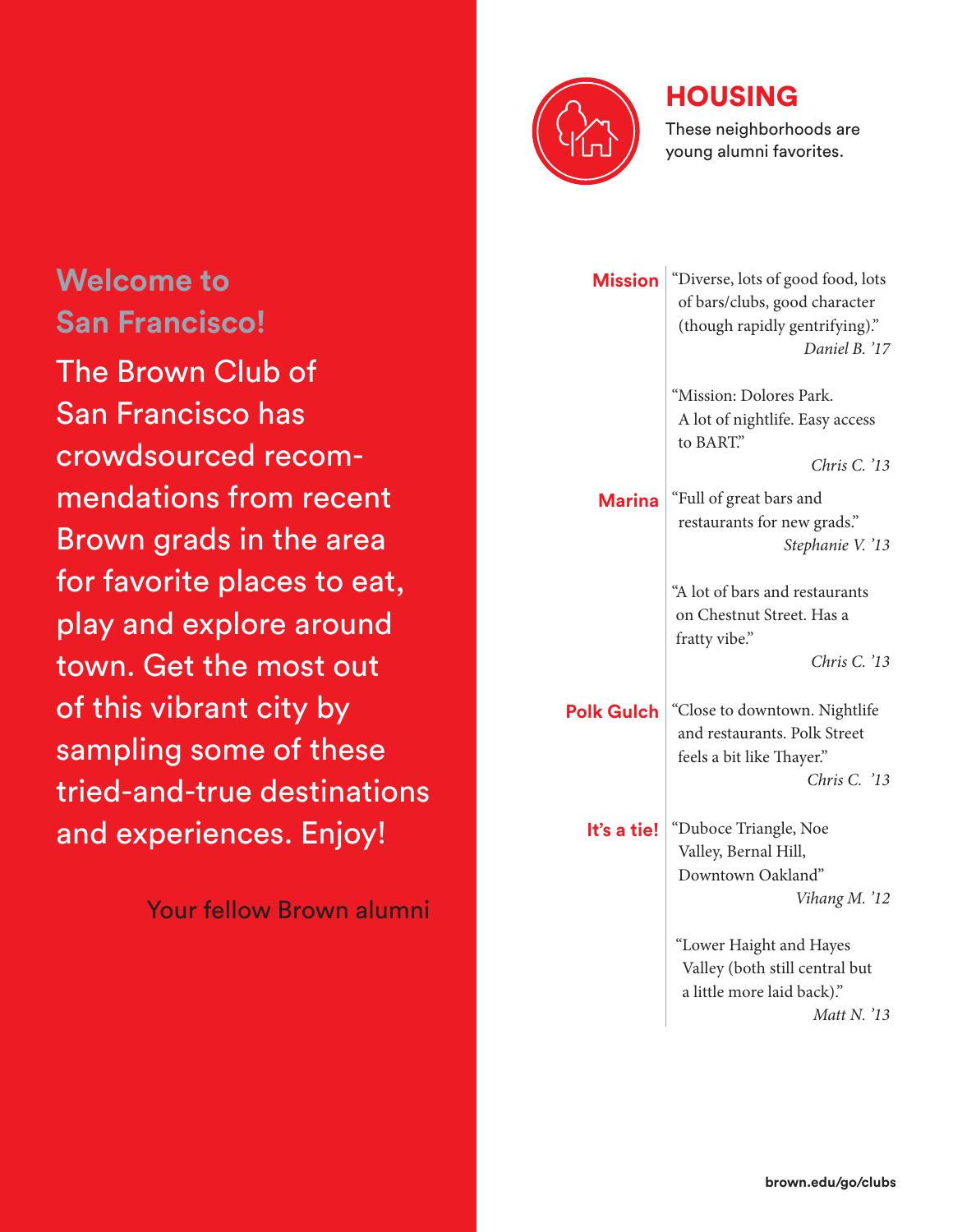

### DINING & NIGHTLIFE

The best spots to kick up your heels and enjoy an evening with friends.

| <b>Exploratorium</b><br><b>After Dark</b> | "If you can, go to the<br>Exploratorium After Dark.<br>It's a totally different vibe<br>to the museum from the<br>daytime, and you don't have<br>to compete with children to<br>play with the exhibits."<br>AJ W. '17 |  |
|-------------------------------------------|-----------------------------------------------------------------------------------------------------------------------------------------------------------------------------------------------------------------------|--|
| Pakwan                                    | "BYOB, tasty, good for groups,<br>close to nightlife."                                                                                                                                                                |  |
|                                           | Matt N. '13                                                                                                                                                                                                           |  |
| Panchita's<br><b>Restaurant #2</b>        | "Delicious Salvadorian<br>pupusas are the perfect<br>end-of-night food in the<br>Mission. Filling, cheesy,<br>and relatively cheap, too."<br>Chris C. '13                                                             |  |
| <b>Black Hammer</b>                       | "Good vibes, great tap list."<br>Matt N. '13                                                                                                                                                                          |  |
| Kozy Kar                                  | "Imagine if a '70s van adorned<br>with vintage centerfolds<br>and equipped with a jacuzzi<br>and waterbed was a bar.<br>It's an over-the-top, campy<br>experience."<br>Chris C. '13                                   |  |

"Kitchen Story, Nopa [and] Sweet Maple because brunch is like a religion in SF."

Stephanie V. '13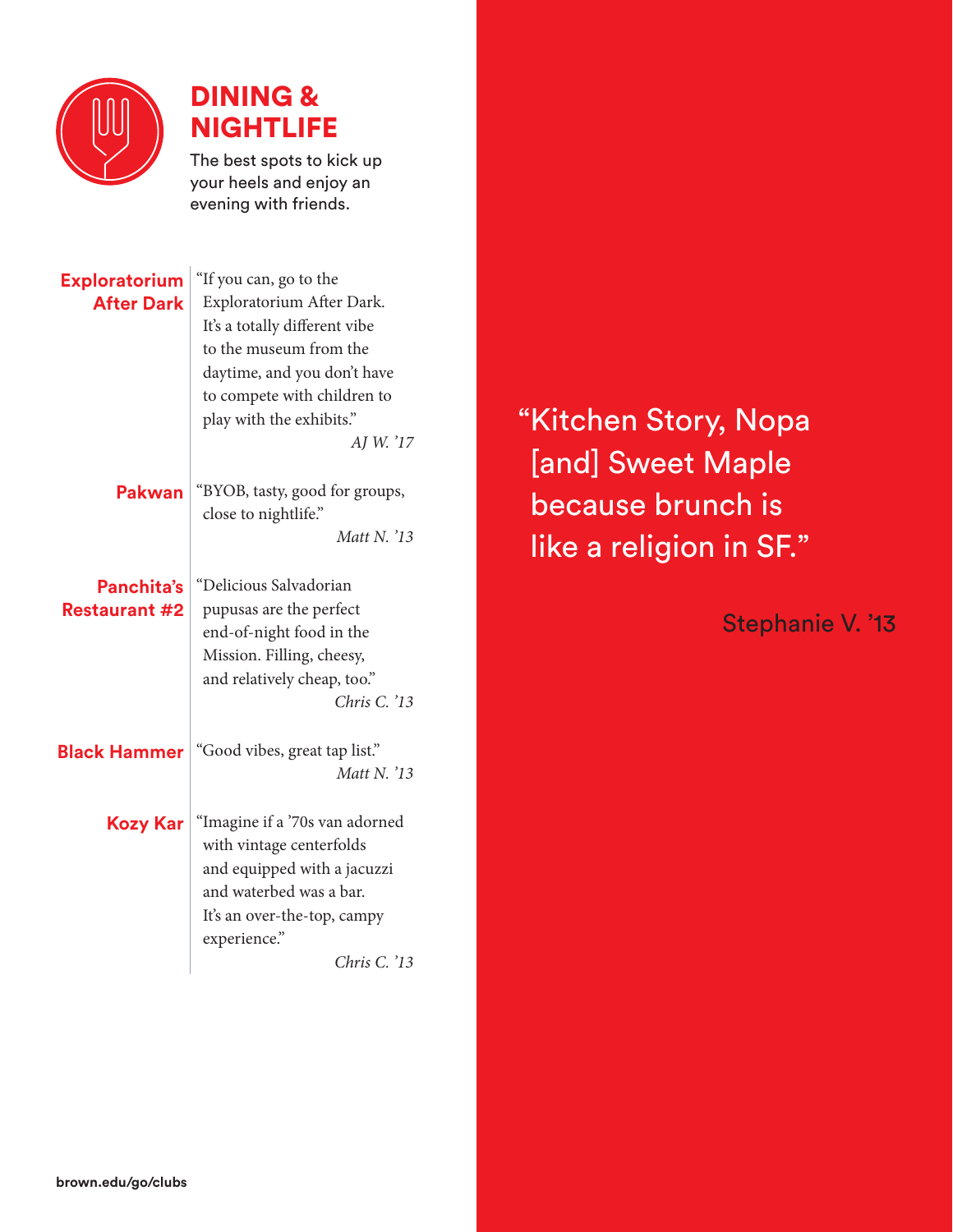

## MAKING NEW MEMORIES

Not-to-miss local experiences.

| <b>Bay to</b><br><b>Breakers</b> | "I haven't been yet (it's in May)<br>but apparently a crazy /<br>super fun ~7mi road race<br>from the Bay to the Pacific<br>Ocean and everyone dresses<br>up in costumes and just<br>generally celebrates and<br>has a good time."<br>Daniel B. '17 | <b>Dolores Park</b>                   | "Saturday afternoon: Feels<br>like the Main Green in the<br>spring. You'll understand<br>once you're there."<br>Chris C. $'13$<br>"It's like a beach, but in the<br>middle of the Mission."<br>Matt N. $'13$ |
|----------------------------------|-----------------------------------------------------------------------------------------------------------------------------------------------------------------------------------------------------------------------------------------------------|---------------------------------------|--------------------------------------------------------------------------------------------------------------------------------------------------------------------------------------------------------------|
| <b>Lindy in</b><br>the Park      | "There's free swing dancing<br>every Sunday in Golden<br>Gate Park, 11-2, with a lesson<br>at noon. It's called Lindy in<br>the Park and it's a lot of<br>fun, and a welcoming<br>community."<br>AJ W. '17                                          | <b>Stern Grove</b><br><b>Festival</b> | "Free concerts all summer."<br>Stephanie V. '13                                                                                                                                                              |
| <b>Musée</b><br><b>Mécanique</b> | "Arcade and coin-op<br>machines dating back to<br>the 19th century. Machines<br>$cost \sim $0.25$ to \$0.50 so it's<br>very affordable. Great first<br>date stop."<br>Chris C. '13                                                                  |                                       |                                                                                                                                                                                                              |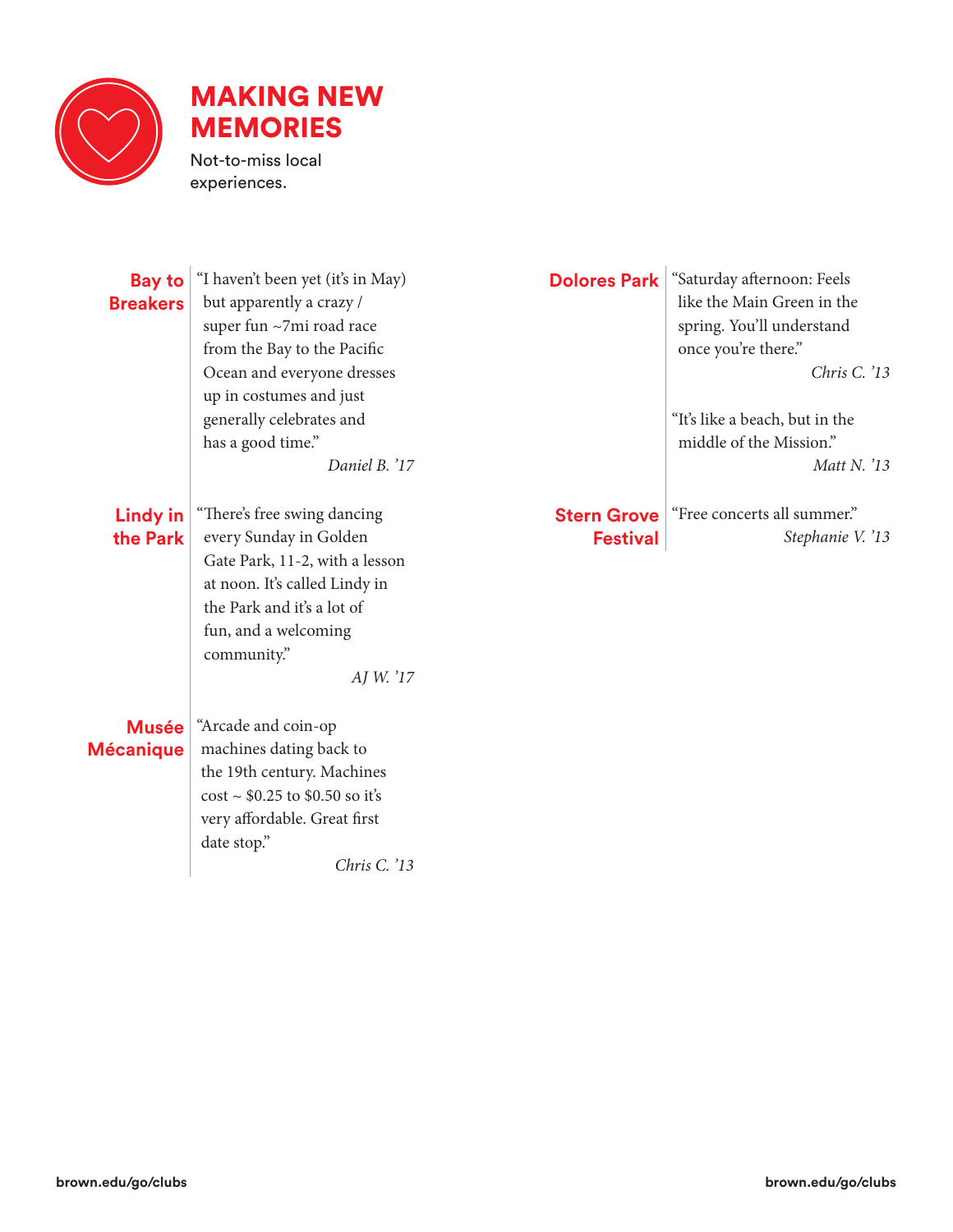

### WORDS OF WISDOM

The SF alumni have a consensus on the one tip: no cars required!

#### **Getting Around**

"Don't bother getting a car! Parking will eat all of your money and generally will be a nuisance. On-demand car rental services are pretty good."

*Daniel B. '17*

"If you're going to live in Berkeley, get a bike. Parking in SF is atrocious, I do not recommend it."

*AJ W. '17*

"Get a clipper card. Use google maps to figure out how to use public transit."

*Chris C. '13*

"SF is a great walking city: most parts are pretty safe, and you can experience very different neighborhoods without covering too much distance. Get to know the city on foot, and you'll develop a much more intimate connection with its eccentricities."

*Matt N. '13*

"Ocean Beach, worth the trek on a sunny day; build a bonfire and stay into the evening."

Matt N. '13